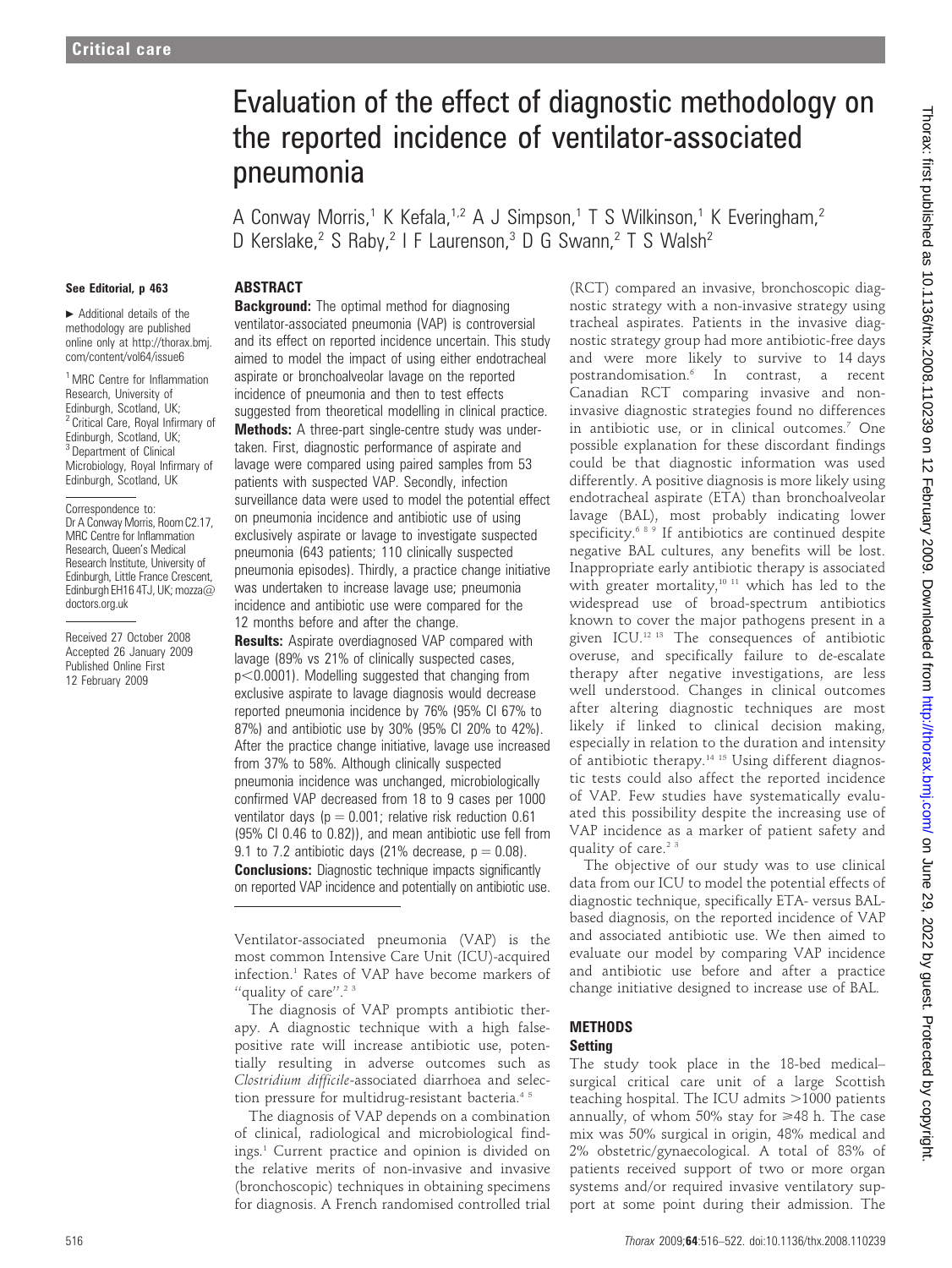Critical care

Table 1 Classification of ventilator-acquired pneumonia by the HELICS criteria

| Code            | <b>Diagnostic method</b>                                                                      |
|-----------------|-----------------------------------------------------------------------------------------------|
| PN <sub>1</sub> | Positive quantitative culture from minimally contaminated LRT specimen-<br>$BAL \ge 10^4$ CFU |
|                 |                                                                                               |

- PN2 Positive quantitative culture of LRT (tracheal aspirate) or sputum-not available within our laboratory
- PN3 Positive culture related to no other source-positive pleural fluid culture OR pulmonary abscess with positive needle aspiration OR positive histology OR positive exams for virus
- PN4 Positive sputum culture or non-quantitative LRT (tracheal aspirate) specimen culture
- PN5 No positive microbiology including BAL with  $<$ 10<sup>4</sup> CFU

All patients meet clinical criteria (radiographic changes, pyrexia or leucocytosis/ leucopenia and clinical signs of chest infection such as increased volume or purulence of sputum, crepitations and deterioration in oxygenation). Adapted from IPSE (Improving Satety in Europe).<sup>2</sup>

BAL, bronchoalveolar lavage; CFU, colony-forming units; HELICS, Hospitals in Europe Link for Infection Control through Surveillance; LRT, lower respiratory tract.

unit is the Scottish Liver Transplant unit (typically 40–50 transplants annually), and receives trauma cases from the region, although isolated neurotrauma was managed elsewhere. During the entire duration of the study, a seven-element ventilator care bundle was in place and remained unaltered. This consisted of routine stress ulcer prophylaxis, head of bed elevation, nurse-led weaning protocol, sedation protocol and scoring, use of heat and moisture exchangers, no routine ventilator circuit changes and early empiric antibiotic treatment for VAP with rationalisation and de-escalation based on the results of cultures. Selective digestive tract decontamination, oral chlorhexadine and subglottic suction were not used at any point during the study.

#### Overview of study design

The study had three parts. First, the diagnostic performance of ETA and BAL were compared using paired samples from patients with clinically suspected VAP. Secondly, prospective high quality independently collected infection surveillance data from our ICU were used to model the potential effect on VAP incidence and antibiotic use of exclusively using either ETA or BAL to investigate suspected VAP in our patient population. Thirdly, a practice change initiative was undertaken to increase BAL use. The incidence of VAP and antibiotic use were compared for the 12 months before and after the change using traditional statistical tests, but also statistical process control (SPC) methods.

# Comparison of the diagnostic performance of ETA and BAL

As part of an ongoing study of innate immunity in critically ill patients with suspected VAP,<sup>16</sup> we collected a series of paired ETA and BAL samples in patients with clinically suspected VAP using a standardised protocol.<sup>17 18</sup> "True VAP" was defined as culture of organisms in BAL at  $>10^4$  colony-forming units (CFU)/ml.19 We compared the diagnostic accuracy of quantitative and non-quantitative cultures of ETA with true VAP. For quantitative ETA a cut-off of  $>10^6$  CFU/ml<sup>20</sup> was used, whilst any growth was considered positive for qualitative ETA.

# Modelling of the potential impact of exclusive use of ETA or BAL on reported VAP incidence and antibiotic use

Infection surveillance data

Since 2005, infection surveillance data on VAP using the Hospitals in Europe Link for Infection Control through Surveillance (HELICS) system<sup>21 22</sup> has been collected in our



Figure 1 Diagnostic tree for ventilator-associated pneumonia (VAP) by endotracheal aspirate (ETA) using quantitative cultures obtained from rigorously standardised bronchoalveolar lavage (BAL) as the reference. (A) demonstrates this for qualitative cultures, and (B) for quantitative ETA cultures taking  $>10^6$  colony-forming units (CFU)/ml of ETA fluid as positive.

ICU by an independent infection control team. These included antibiotic prescriptions and diagnostic method (bronchoscopic, pleural or blood culture, qualitative endotracheal cultures, or clinical diagnosis alone). Data for the 12 months prior to the practice improvement intervention (see below) were analysed. The diagnostic categories used by HELICS are shown in table 1.

# Local intensity of antibiotic use for clinically suspected VAP

The ''antibiotic load'' associated with treating clinically suspected VAP was quantified by calculating the total ''antibiotic days''23 used for each suspected VAP episode. For the purpose of this analysis, we defined this as the number of antibiotics multiplied by the duration of treatment. For instance, if a patient received meropenem for 7 days and vancomycin for 4 days this would equate to 11 ''antibiotic days''; concurrent use of two antibiotics counted as two antibiotic days per calendar day. As only qualitative ETA and BAL were in routine clinical use, only these two modalities were compared.

# Modelling the theoretical effect of using either ETA or BAL in our patient population

Using infection surveillance data, the number of clinically suspected VAPs was determined. Using the diagnostic performance characteristics calculated from the paired ETA and BAL samples (see above), we modelled the proportion of clinically suspected VAPs that would have been confirmed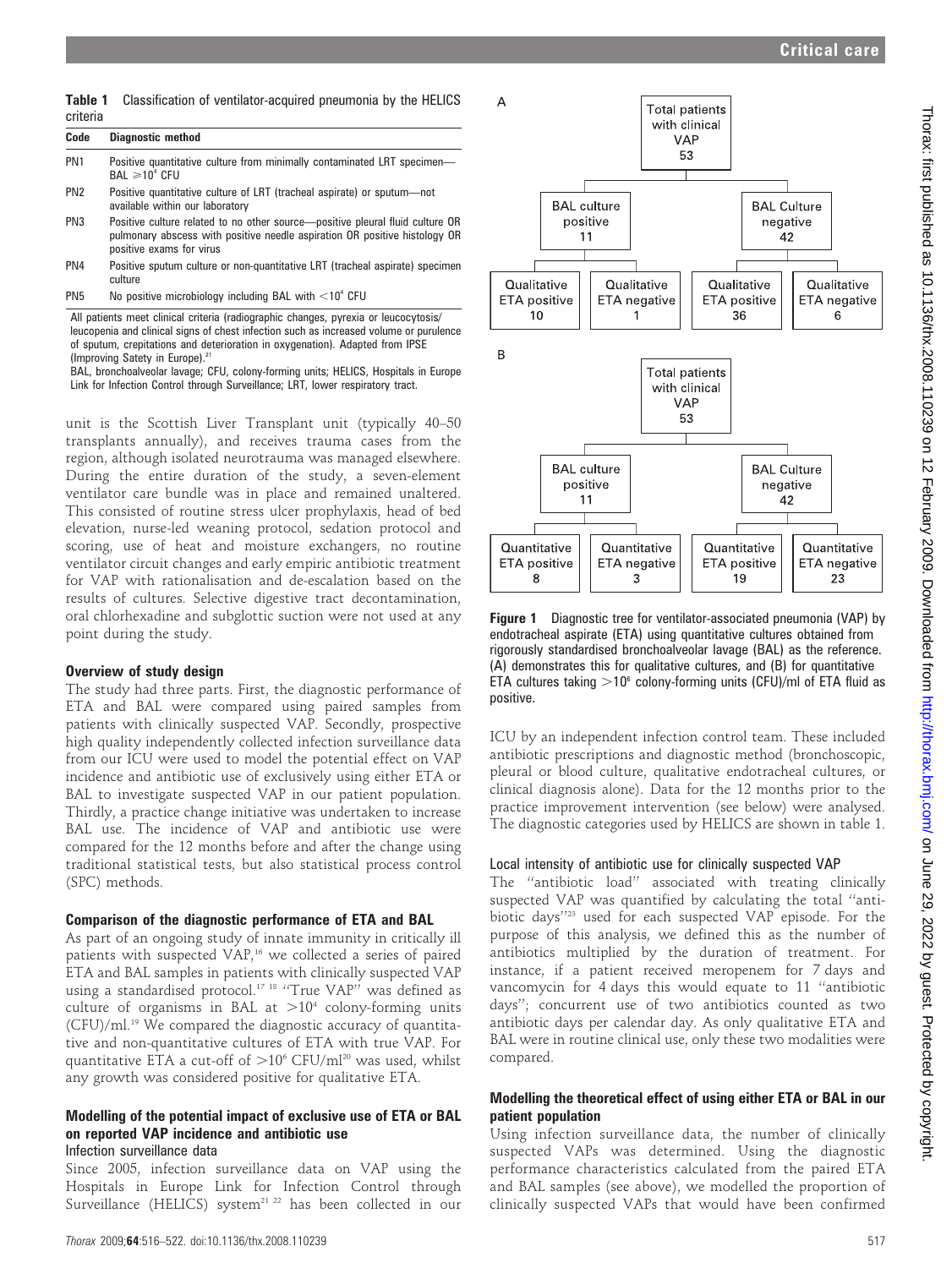microbiologically if either BAL, or qualitative ETA or quantitative ETA, had, hypothetically, been used exclusively in our ICU. As a sensitivity analysis we used the 95% CIs generated from the paired sample data. Using data on antibiotic prescriptions, we also estimated the theoretical effect of changing from exclusively ETA-based diagnosis to BAL-based diagnosis in our ICU.

#### Prospective evaluation of the effect of increasing the use of BAL on reported VAP incidence and antibiotic use

We undertook a practice improvement initiative aimed at increasing the use of BAL in our ICU. This included education sessions, improved availability of equipment and expertise for BAL and a case review of VAPs at the weekly grand round. Infection surveillance data were analysed 1 year before and 1 year after the intervention, with a 2-month ''run-in period''. Specifically we examined the rates of clinically suspected VAP and the rates of microbiologically confirmed VAP, the proportion of patients undergoing bronchoscopic diagnosis and the total number of ''antibiotic days'' attributable to each episode of VAP. Additional analysis was undertaken using SPC methodology, which allows time series data to be analysed in the context of background variability.<sup>24</sup> To test whether a change results in a meaningful difference, ''warning lines'' and ''control lines'' are established, indicating the upper and lower limits of background variation. If the measured variable crosses these lines it indicates a frequency that is outside normal variation.

# Consent and ethical approval

For the paired ETA and BAL study, witnessed assent was obtained from a relative or main carer for all patients and the study was approved by the Research Ethics Committee. The collection of infection surveillance data did not require ethical approval. Evaluation of the effect of increasing BAL use was considered quality improvement and did not require ethical approval.

Further details of the methodology can be found in the Supplementary data online.

# RESULTS

# Diagnostic accuracy of BAL and ETA

Fifty-three patients had paired samples available for analysis (fig 1). With microbiologically confirmed infection (HELICS criteria PN1; for definitions of HELICS criteria see table 1) the true positive rate for VAP (as defined by quantitative BAL cultures) was 21% ( $n = 11$ ) (95% CI 10% to 32%). Qualitative ETA cultures significantly overdiagnosed VAP compared with BAL; 87% ( $n = 46$ ) (95% CI 77% to 96%) of all cultures were positive (HELICS criterion PN4). Quantitative ETA cultures also overdiagnosed VAP, 51% ( $n = 27$ ) (95% CI 37% to 63%) of all cultures being positive by this method. A summary of test performance data for ETA compared with BAL is shown in table 2. Although quantitative ETA cultures (using  $>10^6$  CFU/ml as the cut-off) had an effect on sensitivity and specificity, they failed to improve diagnostic performance significantly as assessed by either predictive values or likelihood ratios (table 2). There was no difference in ICU mortality between patients with clinically suspected VAP and positive versus negative BAL cultures (36% for both groups). These data suggested that the technique used to diagnose VAP was likely to influence the reported incidence, but did not quantify the likely magnitude of this effect in a clinical population.

Table 2 Diagnostic performance of ETA using quantitative culture obtained from standardised BAL as the reference, with growth at  $>$ 104 CFU/ml defining ''true VAP''

|                                     | <b>Sensitivity</b><br>(%) | <b>Specificity</b><br>(%) | <b>PPV</b><br>(%) | <b>NPV</b><br>(%) | $+LR$ | $-LR$ |
|-------------------------------------|---------------------------|---------------------------|-------------------|-------------------|-------|-------|
| Qualitative<br><b>ETA</b> cultures  | 90                        | 14                        | 21                | 85                |       | 0.6   |
| Quantitative<br><b>ETA</b> cultures | 72                        | 55                        | 30                | 88                | 1.6   | 0.5   |

Qualitative ETA is growth of any organism; quantitative ETA is growth of any organism<br>at >10° colony-forming units (CFU)/ml.<sup>20</sup> A likelihood ratio is a likelihood that a person with a positive (or negative) test has the disease in question; further detail can be found in Strauss et al.<sup>25</sup>

BAL, bronchoalveolar lavage; ETA, endotracheal aspirate; NPV, negative predictive value; PPV, positive predictive value; +LR, positive likelihood ratio; –LR, negative likelihood ratio; VAP, ventilator-associated pneumonia.

# Modelling of the potential impact of exclusive use of ETA or BAL on reported VAP incidence and antibiotic use

In the year prior to the intervention (January–December 2006), 643 patients were admitted to the ICU for  $>48$  h, corresponding to 3771 ventilator days. There were 110 episodes of clinically suspected VAP, based on HELICS criteria. Of these, 68 had positive microbiological cultures. The classification of these VAPs based on the HELICS system is shown in fig 2. The incidence of clinically suspected VAP was 17% (29.1 cases per 1000 ventilator days) and microbiologically confirmed VAP 10.5% (18 cases per 1000 ventilator days). The associated antibiotic use with each mode of diagnosis is shown in table 3. A total of 16% of patients had their antibiotics changed in ICU in the 72 h prior to diagnosis, an acknowledged risk factor for false-negative cultures.<sup>1</sup> A total of 89% of patients had received antibiotics prior to diagnosis, 75% within 72 h of diagnosis.

# Modelled effect on reported incidence

Based on the above data and test-specific data from the paired samples study (with 95% CI as sensitivity analysis from fig 1), the potential impact of using exclusively ETA or BAL for



Figure 2 Data from routine infection surveillance. Patients at risk of ventilator-associated pneumonia (VAP) are all those mechanically ventilated for  $\geq 48$  h. PN numbers refer to the criteria laid out in the HELICS (Hospitals in Europe Link for Infection Control through Surveillance) protocol (see table 1). BAL, bronchoalveolar lavage; ETA, endotracheal aspirate.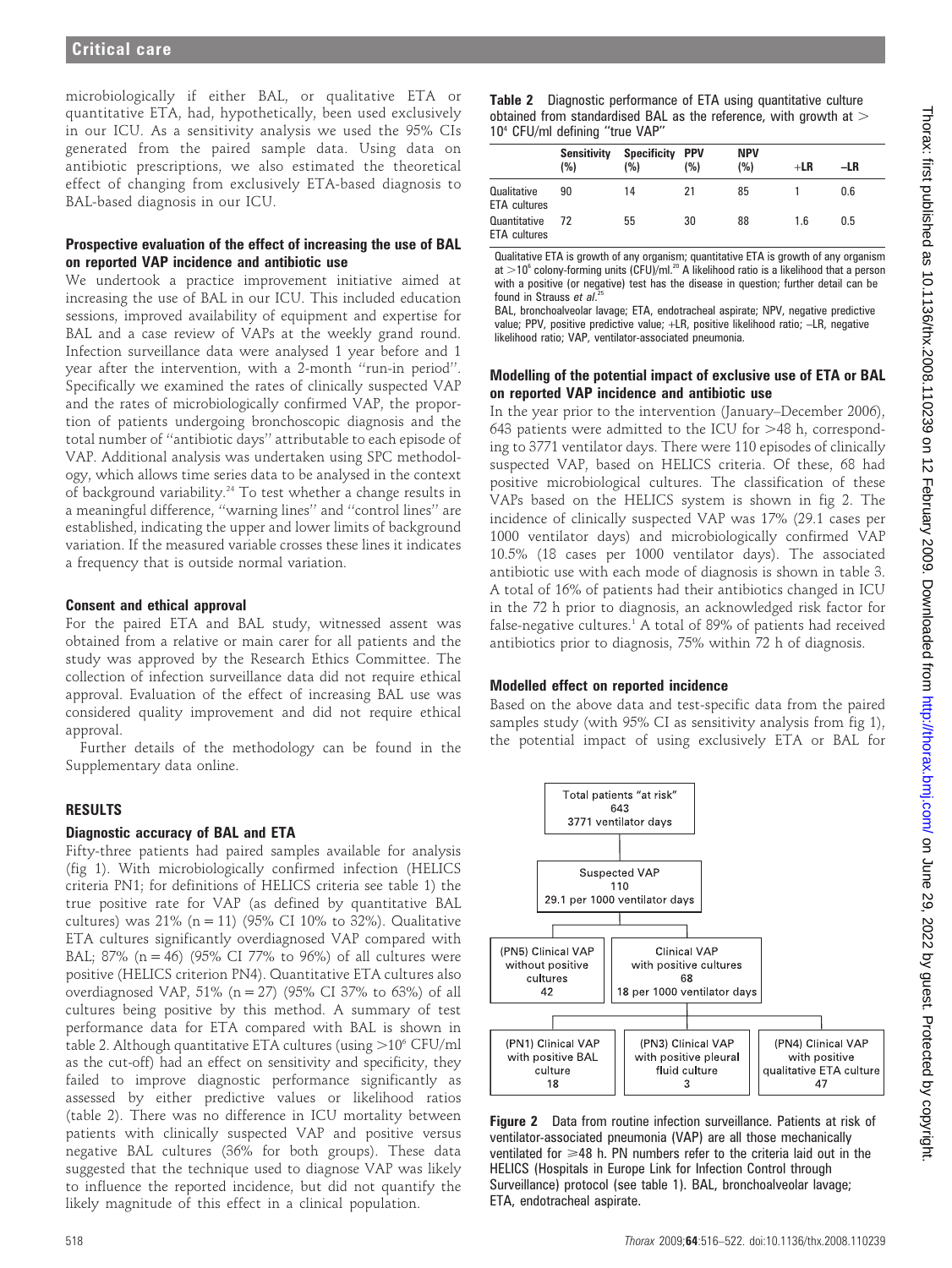Table 3 Treatment intensity as measured by "antibiotic days" (ie, number of antibiotics prescribed multiplied by the duration of treatment)

|                                     | <b>Positive sample</b><br>result | <b>Negative sample</b><br>result* | <b>Overall antibiotic</b><br>use associated<br>with diagnostic<br>technique |
|-------------------------------------|----------------------------------|-----------------------------------|-----------------------------------------------------------------------------|
| <b>Qualitative ETA</b><br>diagnosis | 11.5 (8.9 to 14)                 | 1.5(0 to 5)                       | 9.9 (7.4 to 12.3)                                                           |
| <b>BAL</b> diagnosis                | 12.1 (8.8 to 15)                 | 5.8 (3.7 to 7.9)                  | 7.9 (6 to 9.8)                                                              |

Data shown as mean and 95% CI.

 $*$ Sterile for ETA,  $<$ 10<sup>4</sup> colony-forming units (CFU)/ml for BAL.

BAL, bronchoalveolar lavage; ETA, endotracheal aspirate.

diagnosis on the reported incidence of microbiologically confirmed VAP in our ICU is shown in table 4. These data suggested that if BAL were used exclusively together with HELICS surveillance definitions of VAP (PN1), the reported incidence of VAP in our population would be 76% (95% CI 67% to 87%) lower than if non-quantitative ETA were used exclusively (PN4) (relative risk reduction 0.22 (95% CI 0.17 to 0.35)). This estimate did not take into account the small (1%) false-negative rate with qualitative ETA cultures. Use of BAL in preference to a quantitative ETA culture (PN2) would result in a 59% (95% CI 50% to 73%) reduction, but quantitative ETA cultures would have a 6% false-negative rate (and, as can be seen in table 2, quantitative ETA culture did not have significantly better diagnostic performance than qualitative ETA culture).

#### Modelled effects on antibiotic use

Using the actual rates of antibiotic use associated with different diagnostic techniques (table 3) and the test performance documented in the paired sample analysis (table 4), the hypothetical effects of exclusively using either ETA or BAL on total antibiotic use are shown in table 5. This model suggested that antibiotic use could be reduced by up to 30% (95% CI 20% to 42%) in our ICU by using BAL rather than ETA if clinical use of antibiotics in response to positive and negative ETA and BAL data did not change.

#### Prospective evaluation of the effect of increasing the use of BAL on reported VAP incidence and antibiotic use

The patient case mix was similar in both the preintervention and postintervention periods (table 6). Following the intervention, the rate of bronchoscopy in suspected VAP increased from

Table 4 Modelled effect of exclusive use of ETA or BAL on the reported incidence of VAP, using the numbers of clinically suspected VAP episodes from infection surveillance occurring in the ICU over 12 months (fig 2;  $n = 110$ )

|                                                                                   | <b>BAL</b> mean<br>estimate<br>$(95\% \text{ CI})$ | <b>Qualitative ETA</b><br>mean estimate<br>(95% CI) | <b>Quantitative ETA</b><br>mean estimate<br>$(95% \; \text{Cl})$ |
|-----------------------------------------------------------------------------------|----------------------------------------------------|-----------------------------------------------------|------------------------------------------------------------------|
| Positive culture                                                                  | 23 (11 to 35)                                      | 96 (85 to 106)                                      | 56 (41 to 69)                                                    |
| Negative culture                                                                  | 87 (75 to 99)                                      | 14 (4 to 25)                                        | 54 (41 to 69)                                                    |
| Proportion of<br>"clinically<br>suspected VAPs"<br>reported as<br>"confirmed VAP" | 21% (10 to 32%)                                    | 87% (77 to 96%)                                     | 51% (37 to 63%)                                                  |
| Cases/1000<br>ventilator days                                                     | 6.1 $(2.9 \text{ to } 9.2)$                        | 25.5 (22.5 to 28.1)                                 | 15.0 (11.0 to 18.3)                                              |

Numbers show mean estimate and upper and lower confidence limit using 95% CIs for proportions (z test) and were derived using the data from fig 1.

BAL, bronchoalveolar lavage; ETA, endotracheal aspirate; ICU, Intensive Care Unit; VAP, ventilator-associated pneumonia.

37% to 58% (68% in the final quarter of the analysis period). The overall rate of clinically suspected VAP was similar before and after the intervention (table 6). In contrast, there was a clinically and statistically significant decrease in the reported incidence of confirmed VAP during the 12 months following the practice change, (relative risk reduction 0.61 (95% CI 0.46 to 0.82)  $p = 0.0012$ ; table 6). Antibiotic use decreased by 21%, which was clinically important (1.9 fewer antibiotic days per episode during the second 12-month period), but did not reach statistical significance (table 6;  $p = 0.08$ ). There was no difference in the proportion of patients who had antibiotics changed in the 72 h before diagnosis (16%), nor in the proportion receiving antibiotics prior to diagnosis (89%, 70% within 72 h of diagnosis). Mortality for all patients with clinically suspected VAP fell from  $37.5\%$  to  $17\%$  (p = 0.002), although the median APACHE II (Acute Physiology and Chronic Health Evaluation II) score in the patients with clinically suspected VAP was lower in the postintervention period (23 vs 20  $p = 0.02$ ). These data indicated changes consistent with those predicted in our hypothetical model, particularly as the difference in the use of ETA versus BAL was 21% compared with 100% in the model.

The reported incidence of VAP using HELICS surveillance methodology over the entire period of evaluation (January 2006 to May 2008) are shown using SPC charting in fig 3. Of note, there were two time points when the incidence of VAP crossed the upper warning line, indicating variation above normal background variability, during the preintervention period and no episodes following it. Towards the latter part of the postintervention period the incidence dropped below the longterm average for our unit, suggesting a genuine reduction in reported incidence of VAP (for an in-depth review of SPC methodology, see Beneyan et al. 24

#### **DISCUSSION**

This study provides the first evaluation of the effect of changing the method of diagnosis on the rate of VAP within the context of normal clinical practice. Using a combination of ongoing surveillance data and direct comparisons of ETA and BAL performance in our own population, we modelled the likely effect of increasing the use of BAL on VAP rates and antibiotic use. We then confirmed this effect using a practice change initiative. Our data suggest a favourable effect on both reported VAP rates and antibiotic use from increasing BAL use in routine clinical practice. The changes were consistent with the effects predicted by the model given that the clinical change in diagnostic method was significantly smaller than the hypothetical model (21% vs 100%).

A strength of our study was the use of high quality infection surveillance data of routine clinical care collected by an independent infection control team, so reducing the risk of bias. The modelling of the potential impact of practice change was conducted using high quality samples from a single experienced bronchoscopist using a highly standardised procedure. All data used in the modelling process were derived from the unit in which the practice improvement occurred, which minimised the number of assumptions that had to be made. By conducting a sensitivity analysis we were able to explore the potential range of effects.

The modelling was tested in the same institution through the use of a quality improvement approach, thus embedding the evaluation within routine practice. Analysis of the results was conducted by classic statistical tests and SPC methodology which both demonstrated similar effects.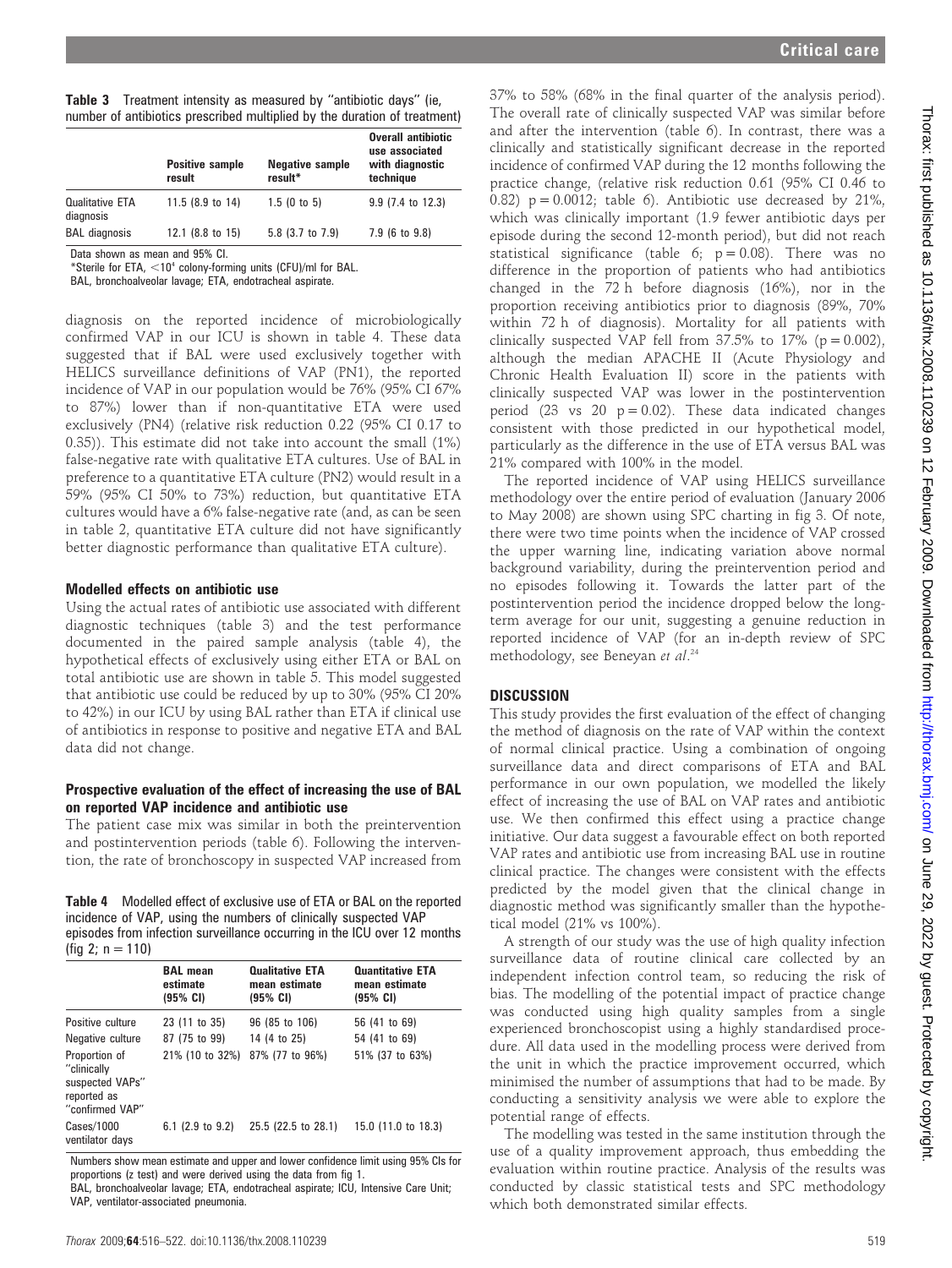|  |  | <b>Table 5</b> Modelled effect of changing diagnostic strategy on the |  |  |
|--|--|-----------------------------------------------------------------------|--|--|
|  |  | antibiotic load experienced by patients with suspected VAP            |  |  |

|                                    | <b>BAL</b> mean<br>$(95% \; \text{Cl})$ | <b>Qualitative ETA mean</b><br>$(95\% \text{ CI})$ |  |  |
|------------------------------------|-----------------------------------------|----------------------------------------------------|--|--|
| Positive culture "antibiotic days" | 278 (133 to 424)                        | 1104 (978 to 1219)                                 |  |  |
| Negative culture "antibiotic days" | 505 (435 to 574)                        | 21 (6 to 38)                                       |  |  |
| Total                              | 783 (568 to 998)                        | 1125 (984 to 1257)                                 |  |  |
| "Antibiotic days" per patient      | $7.1$ (5.2 to 9.1)                      | 10.2 (8.9 to 11.4)                                 |  |  |

Data obtained by combining the modelled effect on reported VAP incidence in table 4, with antibiotic load data from table 3.

The numbers in parentheses are those estimated using the 95% CIs from fig 1.

BAL, bronchoalveolar lavage; ETA, endotracheal aspirate; VAP, ventilator-associated pneumonia.

Debate continues around the mortality that can be attributed to VAP14 and the value of using this as an outcome measure in studies,<sup>15</sup> with a suggestion that other measures such as antibiotic use should be used. The reduction in antibiotics in our study did not achieve statistical significance, although there was a strong trend towards this. The study was not powered to detect a difference in antibiotic prescription, but rather was a pragmatic investigation in the context of normal clinical practice.

Caution should be exercised in extrapolating these data to other populations. The use of a before and after study design is subject to potential time and treatment effect biases, although the finding of similar results to those predicted by the modelling is encouraging. We have compared ETA with a test that is not a universally accepted gold standard (ie, quantitative BAL). In comparison with the proposed, but clinically impractical, gold standard of histology, quantitative BAL may have only

moderate predictive ability.26 27 However, our comparison was pragmatic and clinically relevant.

The lack of specificity of ETA cultures has been noted previously<sup>8 9</sup> and this is reflected in the higher proportion of diagnoses in patients whose samples are ETA derived.<sup>6</sup> Some studies have suggested no difference in sensitivity between the two techniques,<sup>28</sup> <sup>29</sup> and consequently no impact on treatment or outcomes.7 Although some studies have suggested that quantitative cultures of ETA can be used in place of invasive techniques,<sup>20 30 31</sup> we did not demonstrate sufficient diagnostic performance to support this approach, and the 6% rate of false negatives gives cause for concern.

Clinical criteria alone are problematic in the diagnosis of VAP, as a variety of pathologies can mimic pneumonia.<sup>32</sup> Attempts to develop more structured clinical tools such as the Clinical Pulmonary Infection Score (CPIS) have not demonstrated significantly improved diagnosis,<sup>33</sup> although they may have a role in determining response to therapy.<sup>14</sup> Our study confirms the low specificity of clinical criteria.

The finding of reduced reported incidence with BAL-based strategies has two possible interpretations, which are relevant to the conflicting conclusions of the two major RCTs in the field.6 7 First, it may be that quantitative BAL is underdiagnosing true VAP, and that the apparent reduction in incidence and reduction in antibiotic use represent missed VAPs and hence undertreatment. The second interpretation is that ETA overdiagnoses VAP and that use of this method results in overtreatment. Were the former to be correct one might expect a reduction in antibiotic use to be associated with an increased mortality or duration of ventilation. In our study we found a reduction in mortality. There are several possible explanations

Table 6 Demographic characteristics of the populations of ICU patients admitted during the preintervention and postintervention periods, of the patients with clinically suspected VAP and the effects of the intervention on diagnosis of VAP and antibiotic use

|                                                                | <b>Preintervention</b> | <b>Postintervention</b> |                                  |               |  |
|----------------------------------------------------------------|------------------------|-------------------------|----------------------------------|---------------|--|
|                                                                | period                 | period                  | Difference (95% CI)              | p Value       |  |
| Entire population admitted to ICU                              |                        |                         |                                  |               |  |
| Total number of patients                                       | 1059                   | 1075                    |                                  |               |  |
| $%$ male                                                       | 58%                    | 59%                     | $-1\%$ (-5% to 3%)               | $0.43*$       |  |
| Mean age (years)                                               | 55.9                   | 54.4                    | 1.5(0 to 3)                      | $0.06\dagger$ |  |
| Median (IQR) APACHE II score                                   | $17(12-23)$            | $17(11 - 23)$           | 0                                | 0.911         |  |
| Median (IQR) length of stay (days)                             | $1.9(0.9-4.9)$         | $2.1(0.9 - 4.85)$       | 0.2                              | 0.781         |  |
| <b>ICU</b> mortality                                           | 19%                    | 20%                     | $-0.7\%$ ( $-4\%$ to 2.6%)       | $0.6*$        |  |
| Patients "at risk" (ie, length of stay<br>$\geq 48$ h)         | 643                    | 667                     |                                  |               |  |
| Number of at-risk "ventilator days"                            | 3771                   | 3777                    |                                  |               |  |
| Population with clinically suspected VAP                       |                        |                         |                                  |               |  |
| Number with clinically suspected VAP                           | 110 (17%)              | 94 (14%)                | $-3\%$ ( $-6\%$ to 1%)           | $0.16*$       |  |
| Incidence of suspected VAP (per 1000)<br>ventilator days)      | 29.1                   | 24.9                    |                                  |               |  |
| Median (IQR) APACHE II score                                   | $23(18 - 26.5)$        | $20(16-24)$             | 3                                | 0.021         |  |
| Number of suspected VAPs undergoing<br>bronchoscopic diagnosis | 41 (37%)               | 53(58%)                 | 19% (5 to 32%)                   | $0.004*$      |  |
| Cases of microbiologically confirmed<br><b>VAP</b>             | 68 (62%)               | 36 (40%)                | $-22\%$ ( $-36\%$ to $-10\%$ )   | $0.0012*$     |  |
| % Gram-negative organisms                                      | 51%                    | 62%                     | 11% $(-37%$ to 15%)              | $0.35*$       |  |
| Incidence of confirmed VAP (per 1000<br>ventilator days)       | 18                     | 9                       |                                  |               |  |
| Mean "antibiotic days"                                         | 9.1                    | 7.2                     | $-1.8$ (-3.8 to 0.4)             | $0.08\dagger$ |  |
| Mortality                                                      | 37.5%                  | 17%                     | $-20.5\%$ ( $-22\%$ to $-19\%$ ) | $0.003*$      |  |
| 1 Median (IQR) duration of ventilation                         | $16(10-30)$            | $19(10-27)$             | 3                                | 0.6           |  |

\*By z test for proportions. {By t test. {By Mann–Whitney U test.

APACHE II, Acute Physiology and Chronic Health Evaluation II; BAL, bronchoalveolar lavage; ETA, endotracheal aspirate; ICU, Intensive Care Unit; IQR, interquartile range; VAP, ventilator-associated pneumonia.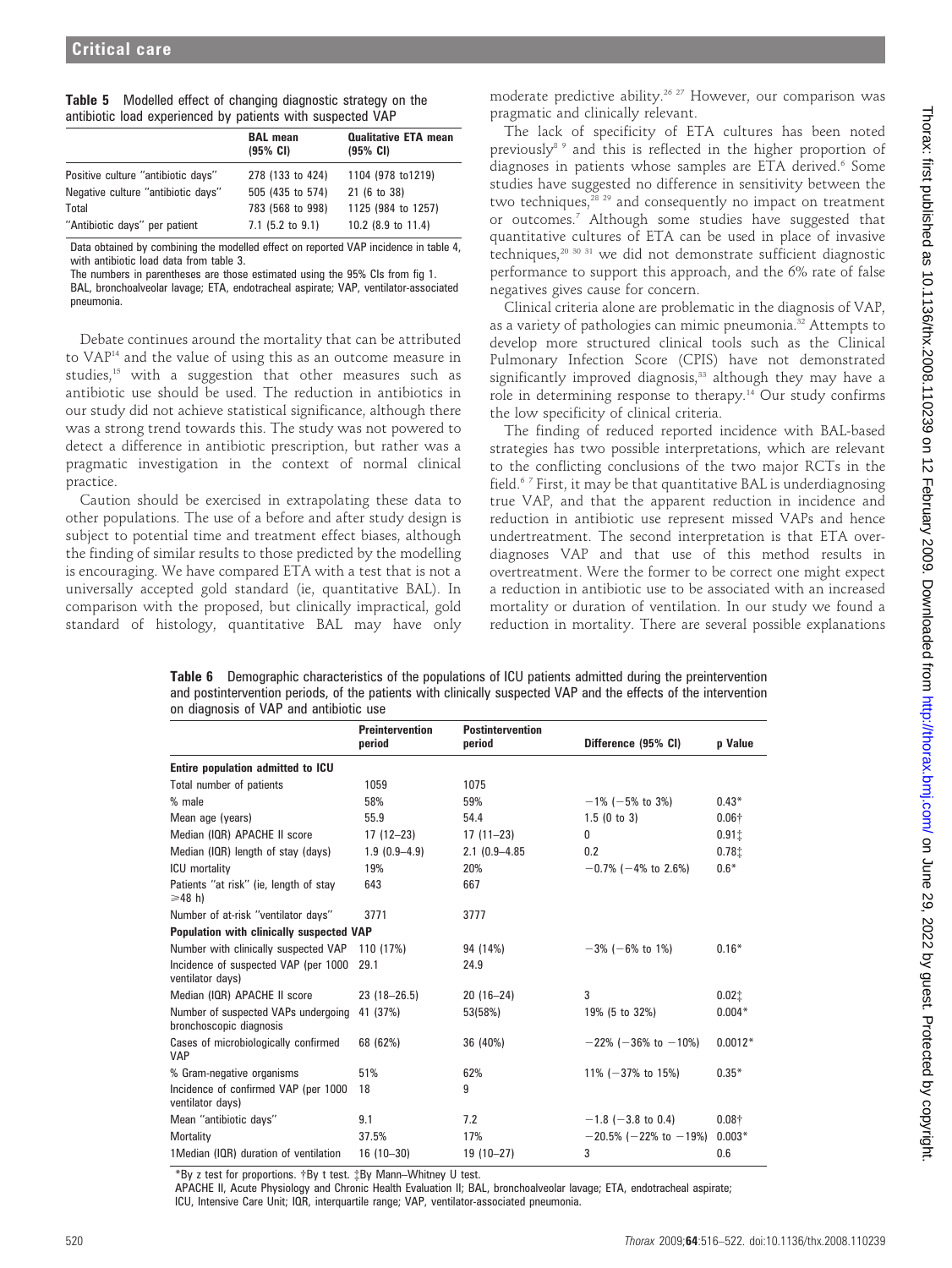Figure 3 Statistical process chart showing incidence of confirmed ventilator-associted pneumonia (VAP) in the preintervention and postintervention periods. Process av, process average; UCL, upper control line; UWL, upper warning line. Lower control line and lower warning lines are omitted for clarity.



for this observation. It is possible that the case mix was different, despite comparing all patients fulfilling clinical HELICS VAP criteria (a similar proportion in both cohorts). Illness severity at ICU admission was higher in the preintervention group, as indicated by higher APACHE II scores, which is likely to account for some of the observed effect. However, the observed reduction in mortality associated with clinically suspected VAP is consistent with a previous  $RCT^6$  and other studies<sup>34</sup> showing associations between inappropriate antibiotic therapy and increased mortality. It is not possible from our before and after study to be sure of the relative contribution, if any, to reduced mortality from changing diagnostic methodology.

Much of the debate concerning methods of diagnosis of VAP has revolved around the impact on patient outcomes.<sup>15</sup> This is the first study to look specifically at the effect on incidence rates, which are of crucial importance to intraunit and interunit comparisons. These form the cornerstones of ''benchmarking'' in the quality improvement processes.<sup>2 3</sup> With the potential for the withdrawal of reimbursement by Medicaid and Medicare for episodes of VAP in US hospitals, variations in incidence rates may also have significant financial impact. The variability in incidence demonstrated above leads us to question the usefulness of comparisons of VAP rates for quality control, unless there is considerably more standardisation of diagnostic techniques.

We have demonstrated that, in a unit that is receptive to the idea, the bronchoscopy rate in suspected VAP can be increased and that this increase leads to a significant decrease in reported incidence. Alongside this is a reduction in antibiotic use, suggesting that it is what the clinician does with the information derived from diagnostic testing that is of crucial importance. Despite most infections being monobacterial, especially amongst those who underwent diagnosis by BAL, most patients initially received a combination of antibiotics, with de-escalation once the infective organism was confirmed by microbiological culture. This is in accordance with suggested antimicrobial best practice.12 13 In the future the use of more rapid diagnostic strategies such as PCR testing<sup>35</sup> may allow deescalation to occur more promptly, so further reducing antibiotic exposure. The finding that our unit tended to use shorter courses of antibiotics for negative ETA samples than for negative BAL samples is intriguing. This study was not designed to look at clinicians' decision-making processes. It is possible that there were differences between patients selected for

bronchoscopy and those who were not. Alternatively, clinicians may have greater confidence that a negative ETA, which in our unit meant no bacterial growth, reflected a true negative for pneumonia. A negative BAL, where bacterial growth below the threshold of 104 CFU/ml was classed as negative, may have been associated with greater clinical uncertainty.

A number of interventions have been proposed to reduce rates of VAP, which have been included in ''ventilator care bundles'', promoted by a growing number of quality improvement organisations.2 3 The results of this study suggest that increasing the use of bronchoscopy as the preferred diagnostic modality may significantly reduce reported VAP rates. This is clearly relevant to any research in this area, and future trials into diagnostic technique should take into account how the information from these tests is applied by clinicians. It is also vital that comparisons between units take account of differences in diagnostic technique used, and that changes in diagnostic technique be reported alongside any apparent changes in incidence.

Acknowledgements: Thanks are due to the staff of the Wellcome Trust Clinical Research Facility, Edinburgh, for their creation of the data capture tool used in the antibiotic use survey. Thanks are also due to the staff of the Intensive Care Unit and Clinical Microbiology Department at the Royal Infirmary of Edinburgh.

**Funding:** This work was supported by a grant from the Sir Jules Thorn Charitable Trust, an unrestricted educational grant from Wyeth Pharmaceuticals and the Edinburgh Critical Care Research Group Trials fund.

Competing interests: AJS has received expenses from Astra Zeneca and Glaxo Smith Kline (for travel and accommodation) to attend international educational conferences. IFL has received expenses from Astra Zeneca (for travel and accommodation) to attend international educational conferences. TSW is the recipient of an unrestricted educational grant from Wyeth pharmaceuticals for work concerning epidemiology of ICU-acquired infection. All other authors have no conflicts of interest to declare.

Patient consent: The study was approved by the Research Ethics Committee.

#### **REFERENCES**

- Chastre J, Fagon J-Y. Ventilator-associated pneumonia. Am J Respir Crit Care Med 2002;165:867–903.
- 2. www.ihi.org/IHI/Topics/CriticalCare/IntensiveCare/Changes/Implementthe2. VentilatorBundle.htm (accessed 30 September 2008).
- 3. www.patientsafetyalliance.scot.nhs.uk/ (accessed 30 September 2008).
- Wiström J, Norrby SR, Myhre EB, et al. Frequency of antibiotic-associated diarrhoea in 2462 antibiotic-treated hospitalized patients: a prospective study. J Antimicrob Chemother 2001;47:43–50.
- 5. **Dancer SJ,** Coyne M, Robertson C, et al. Antibiotic use is associated with resistance of environmental organisms in a teaching hospital. J Hosp Infect 2006;62:200-6.
- 6. Fagon J-Y, Chastre J, Wolff M, et al. Invasive and non-invasive strategies for management of suspected ventilator-associated pneumonia. A randomized trial. Ann Intern Med 2000;132:621–30.